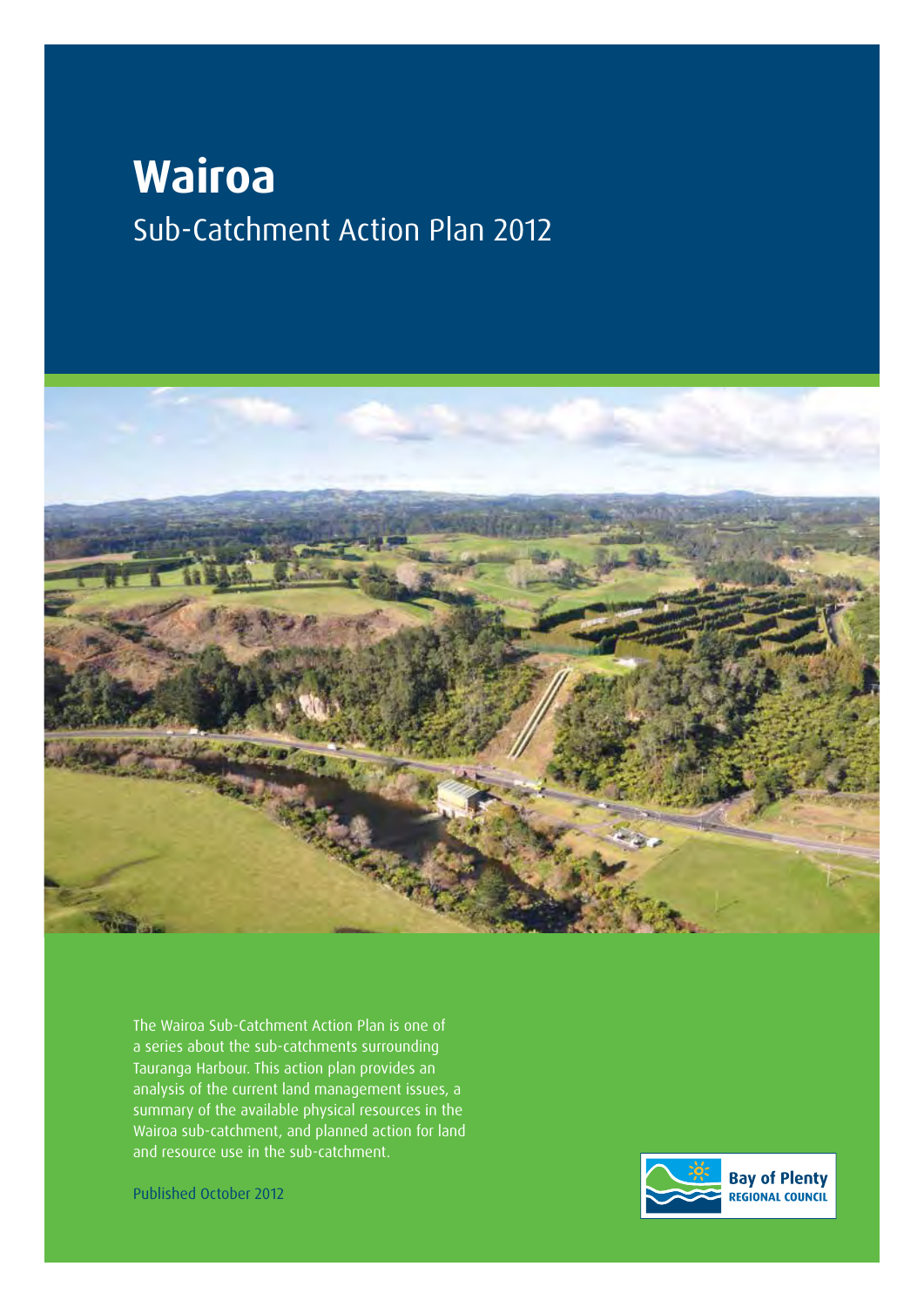## **Introduction**

The Wairoa River is the largest subcatchment in the Tauranga Harbour catchment. It is located to the south west of Tauranga City between Whakamarama and Tauranga Direct Roads. The Wairoa River sub-catchment is 46267 hectares is area and is part of the Tauranga and Otanewainuku ecological districts.

The sub-catchment is about 36 km long and 15 km wide. It includes 1570 km of stream margins and 0.3 km of harbour margin. The primary waterway in the sub-catchment is the Wairoa River. There are 35 named tributary streams and numerous unnamed tributaries. Trust Power operates the Kaimai Hydro Electricity scheme with four power generators located throughout the subcatchment – Lloyd Mandeno, Lower Mangapapa, Ruahihi and Kaimai 5.

The most common vegetation cover in the sub-catchment is pastoral vegetation at 47 percent of total area. It is found mostly in the middle and lower sections of the sub-catchment. Native bush is mainly in the upper sub-catchment (41 percent), and horticultural land (nine percent) is only in the lower sub-catchment.

Sub-catchment soils are derived from air-fall ash and belong to the Katikati soil series. The geology of the subcatchment is derived from thin rhyolitic tephra overlying loess and weathered rhyolitic tephra. The soils are classified Typic Orthic Allophanic, which have a high clay content. These soils are versatile with no rooting barriers; however the physical structure is poor. This means these soils are vulnerable to erosion under poor vegetation cover or intensive land-use. Soils on the floodplains and lower flats are formed from a mixture of peat and alluvial rhyolitic ash with wetness limitations to production.



*Source: BOPRC, ESRI, i-cubed, USGS, NASA, NOA*



*Source: BOPRC, ESRI, i-cubed, USGS, NASA, NOA*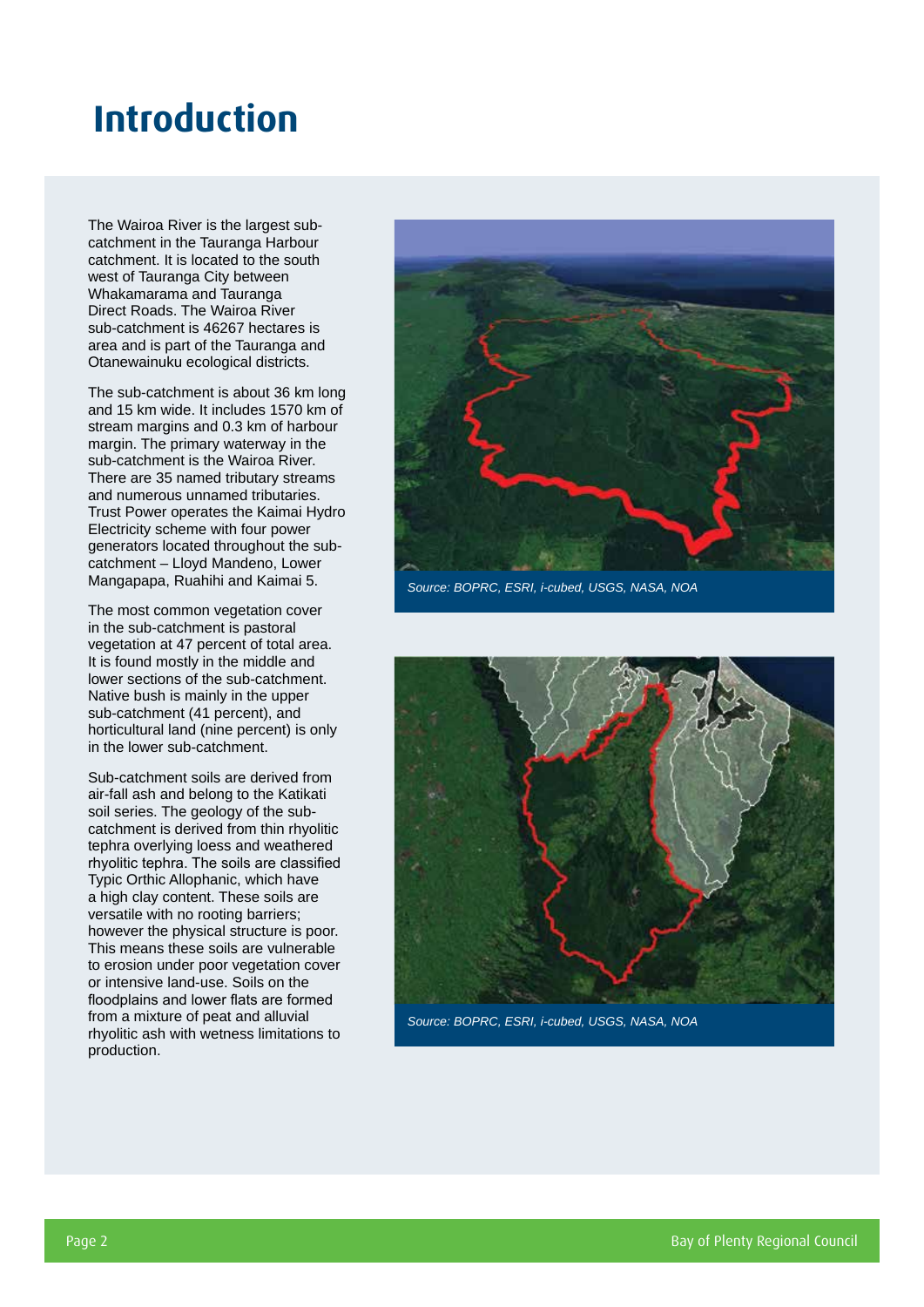## **Land management**

### What is the problem?

Soil has been and continues to be lost from the Tauranga Harbour catchment at moderate to high rates, especially where steep land is subject to cattle or deer grazing, or where earthworks are not carefully managed. Recent sediment studies indicate the Wairoa River sub-catchment contributes the highest total sediment yield to the harbour of 49630 tonnes/ year, which equates to 1.1 tonnes/hectare/year from 46267 hectares.

Soil quality has not been monitored in the Wairoa catchment, but results from other similar Bay of Plenty sites indicate generally healthy soils, with the exception of high levels of nitrogen on sheep, beef and deer farms, and excessively high levels on dairy farms (which have increased over 300 percent in the last ten years). While positive from a production perspective, high nitrogen levels represent a risk to water quality through leaching and eutrophication. Soils on kiwifruit orchards have healthy nitrogen levels but very high and increasing levels of phosphorus. While phosphates do not leach in the same way as nitrogen, they still represent a significant risk to water quality if washed into waterways by erosion.

Livestock access to a stream or wetland, or the area immediately around them, degrades water quality by increasing nutrients, faecal matter and sediment in the waterway. Stock access can increase stream bank erosion by stock treading and damaging soil structure, and by eating and degrading vegetation on the stream bank.

Water quality may also be degraded by excess nutrients in streams from fertilisers, farm runoff and urine patch leaching. Sediment can enter waterways from major construction sites (such as subdivision and roading) and forestry at harvest time. These and other pollutants are generally unintentional by-products of activities such as farming and construction.

Water quality monitoring by the Regional Council in 2011 shows that the Wairoa River met the requirements of the Ministry of Health guidelines for swimming, exceeded the median faecal coliform standard of 100 cfu/100ml for stock water supply and exceeded nutrient levels that might promote undesirable biological growth.

### What will we do about it?

- Promote riparian margin fencing to exclude stock and protect water quality
- Promote and help landowners plant riparian margins to act as filters and help reduce pollutants entering streams through surface runoff
- Encourage stock stream crossings, such as bridges, to protect the water quality of streams
- Support retirement of steep erodible land
- Protect existing indigenous biodiversity
- Protect existing wetlands
- Work with landowners, other agencies and other sections of Regional Council to ensure consistent land and water quality management.

#### **Current riparian margin fencing protection:**



*The stock excluded figure indicates those stream margins that are fenced off or are currently not available for stock grazing, for example, horticulture, forestry, and native bush.*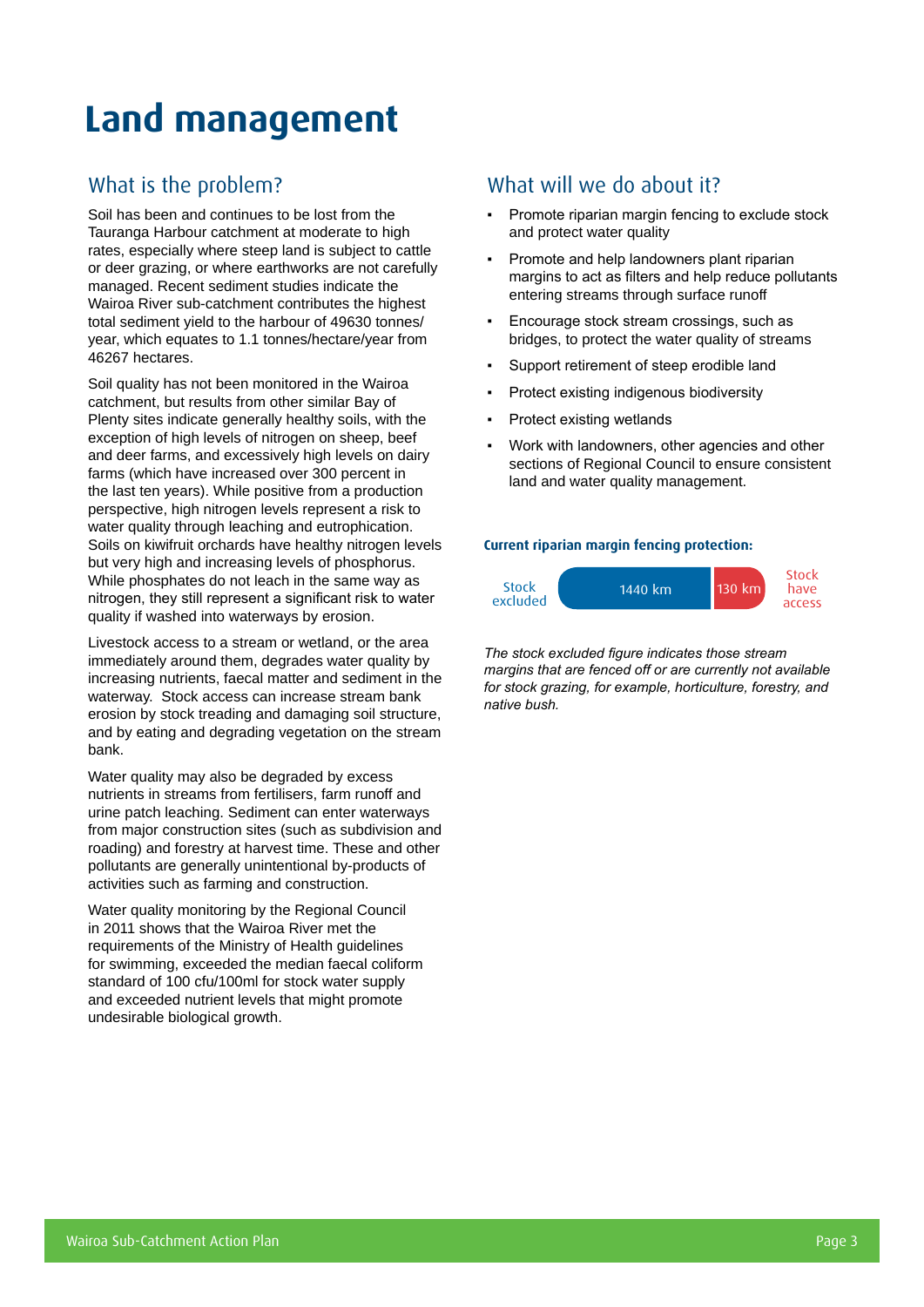### Land use capability classification in the Wairoa sub-catchment

Sustainable land use and management is essential to ensure the Bay of Plenty maintains clean waterways, productive soils and indigenous biodiversity. How the land is used and managed can have a direct effect on its potential long-term sustainability.

The majority of land in this sub-catchment is Land Use Capability (LUC) Class 6 - rolling and steep landscapes. There are significant areas of LUC Class 7 and 8 lands – steep to very steep land - in the middle and upper catchment. Highly productive LUC Class 2, 3 and 4 - gentle to rolling lands - are primarily in the lower catchment.





*Land use capability classification in the Wairoa sub-catchment*

|                          | <b>LUC Class</b> | <b>LUC Units</b>                                 | <b>Percent</b> |
|--------------------------|------------------|--------------------------------------------------|----------------|
| 623 ha                   | $\overline{2}$   | 2e 1, 2s 1                                       | 2              |
|                          | 3                | 3e 1, 3e 2, 3e 8, 3e 8 + 6e 11, 3w 1             | 8              |
|                          | 4                | 4e 1, 4e 2, 4e 9, 4e 12                          | 14             |
|                          | $\overline{5}$   | 5c <sub>1</sub>                                  | 1              |
|                          | 6                | 6e 1, 6e 2, 6e 3, 6e 4, 6e 4 + 3e 2, 6e 11, 6w 1 | 47             |
|                          | 7                | 7e 1, 7e 7, 7e 8                                 | 13             |
| Smart Growth<br>Corridor | 8                | 8e 4                                             | 15             |

### Erosion risk in the Wairoa sub-catchment

A high proportion of Land Use Capability Class 6 land in the Wairoa sub-catchment has a medium-high risk of erosion due to pastoral land use and forested lands post harvesting.







Smart Growth Corridor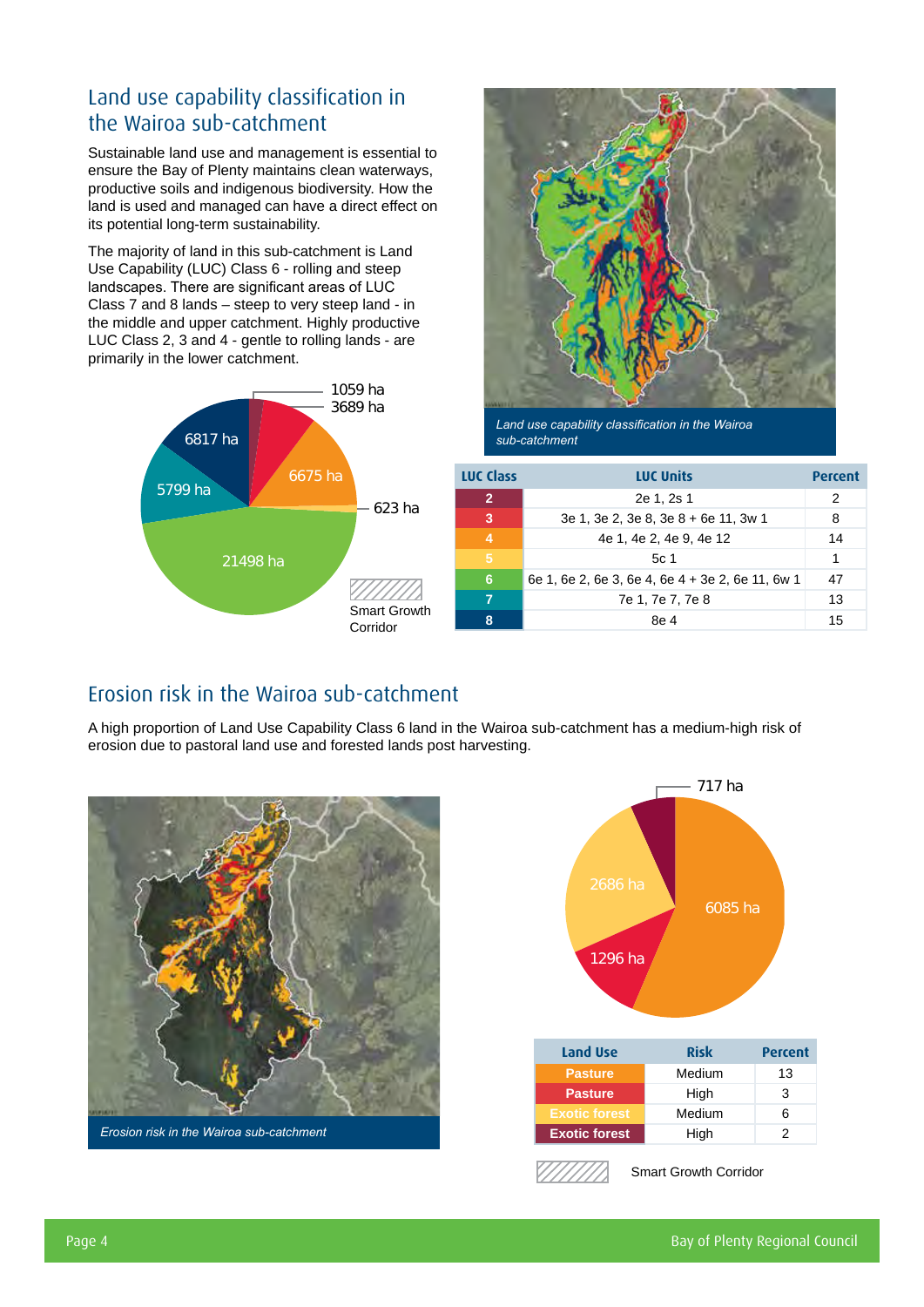## Land cover in the Wairoa sub-catchment





### Existing protection status in the Wairoa sub-catchment



*Existing protection status in the Wairoa sub-catchment*

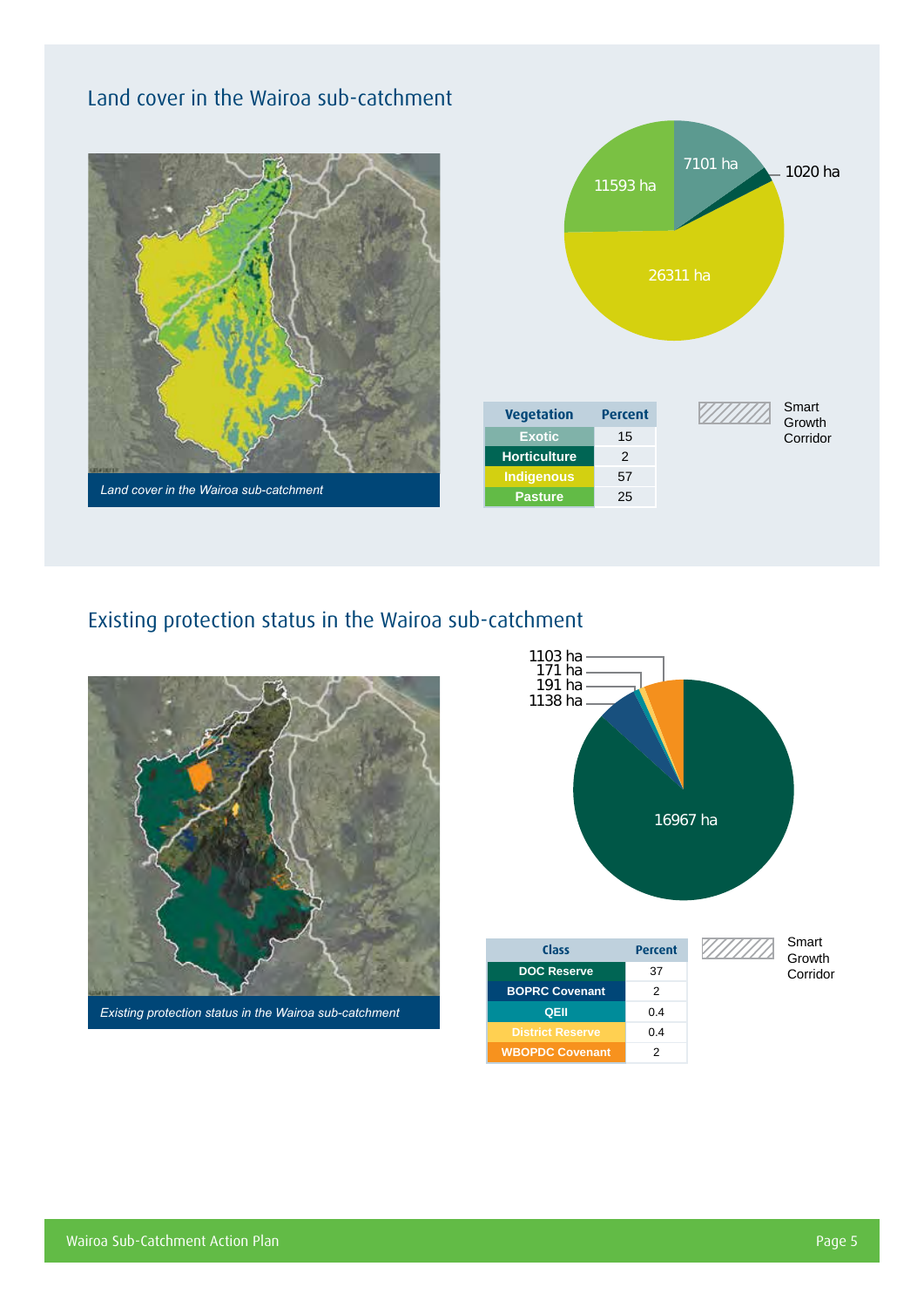# **Land management survey 2011**

## Field work

In developing the Wairoa Sub-Catchment Action Plan, Bay of Plenty Regional Council undertook field surveys of 72 properties in the catchment area in January and February 2012. The properties surveyed covered 16 percent of the catchment. Priority was given to large properties that had waterways flowing through them or along their boundary. Areas with formal protection status were not surveyed as they already have management plans in place. Field work included an assessment of land use, steam margins, erosion features and biodiversity features.

The table summarises the field work:

| Land use                        | Type and rationale<br>٠<br>Land Use Capability classification<br>٠<br>based on physical resources                                                                                                                |
|---------------------------------|------------------------------------------------------------------------------------------------------------------------------------------------------------------------------------------------------------------|
| <b>Stream</b><br>margins        | Protection measures (if any)<br>٠<br>General condition and upkeep<br>٠<br>Estimated length (both protected and<br>٠<br>unprotected)<br>GPS track of any stream channels not<br>٠<br>evident in GIS database maps |
| <b>Erosion</b><br>features      | Estimated size and trend direction<br>٠<br>Photographs and GPS points (either<br>٠.<br>at feature or where the photo was<br>taken)                                                                               |
| <b>Biodiversity</b><br>features | Estimated extent of land area covered<br>and the type of vegetation (e.g.<br>native, introduced species)                                                                                                         |

## Land owner feedback

Bay of Plenty Regional Council, NZ Landcare Trust and Department of Conservation met with land owners on 10 September 2012 to gather their concerns, challenges and priorities. The land management issues raised included:

#### **Priority 1 –** Riparian Fencing

- Need more meaningful contributions to environmental costs.
- Fund the fencing off of substantial streams and plantings. Not at farmers' expense.
- Who looks after excluded areas, i.e. fenced off areas? Where does responsibility lie?
- The financial outlay to do the fencing.
- Investigate greater rate remission? (for 'retired' land.)
- Cost of fencing implementation and ongoing maintenance.

#### **Priority 2 – Messages to agencies**

- Control of wildlife in the DOC estate, especially as it was promised some years ago, up from Ngamuwahine.
- Noxious weeds including gorse. Council should lead by example.
- Storm water management (including roads).
- Pest control. What is happening in the bush area of Omanama Gorge.
- A tendency for good ideas becoming mandated rules.
- Confusion from government departments, lack of cooperation (different government departments saying different things).
- Cost of riparian plants (too high).
- Sediment funding from BOP regional council etc to tarseal / maintain unsealed roads to reduce this and improve water quality.
- Improve water flow paths, including road run-offs.

#### **Priority 3 –** Plant pest control

- Management of invasive plants (e.g. honeysuckle).
- Spread of noxious weeds.
- Subsidies for pest control rat and possum bait.

#### **Priority 4 - Water quality**

- Water quality farmed stock are not the only animals reducing quality – ducks, geese etc.
- Sediment more credit to be given to pasture as a filter for sediment retention.
- Life in water "a measure" of improvement and quality.

#### **Priority 5 –** Money

- Not enough flat land to farm to compensate for fencing steep land and maintain income.
- Money / funding.
- Insufficient subsidisation of public good works on private land.
- Funding ongoing once a project begins.
- Full subsidy for "personal" circumstances (i.e. ill heal th).

#### **Priority 6 –** Land management

- Erosion sediment from new subdivisions.
- Need to go back to basics, reducing stocking rate and reducing fertiliser.
- Erosion leading to sediment.
- Proposed industrial dense residential sites causing pollution.
- Control of runoff from development.

#### Priority 7 - Research

- Sediment more objective assessment.
- **Priority 8** Responsibility for management

## Willows clogging up rivers / causing erosion.

#### **Priority 9 –** Riparian management

- Incorrect species planted on stream edges.
- Flooding of Wairoa River: damage to banks; types of plants which will withstand floods.
- Stock in water (cattle).

## Iwi/hapū feedback

Iwi and hapū with an interest in the area:

▪ **Iwi:** Ngāti Ranginui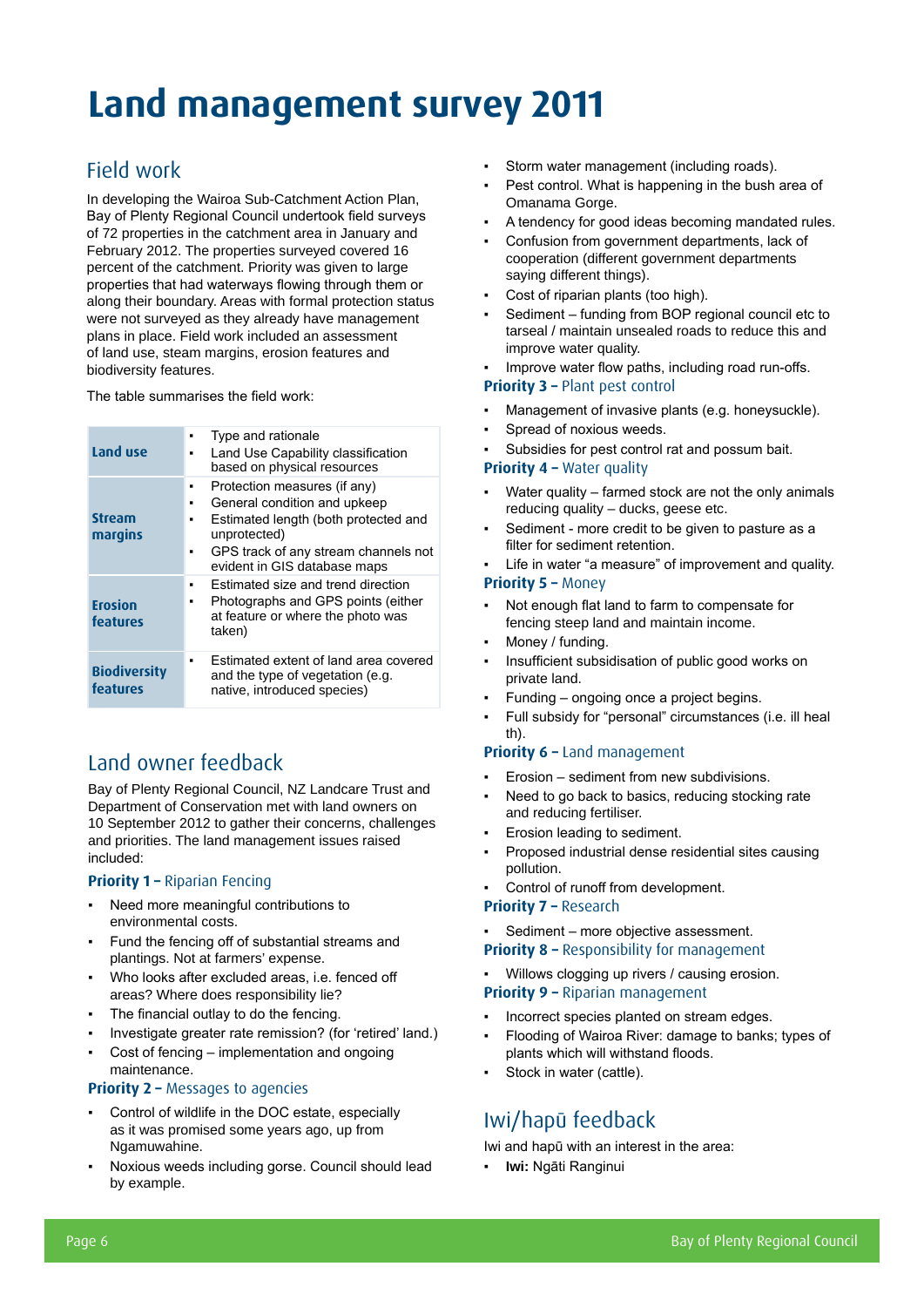- ▪ **Hapū:** Pirirakau, Ngāti Hangarau, Ngāti Kahu, Ngāti Pango, Ngāti Rangi
- A summary of concerns, challenges and priorities are:
- Protection and Restoration of Pukewhanake Pa site
- **Protection of Tahataharoa**
- **Restoration of harakeke species**
- Providing or increasing Kawau colony areas for the continued presence of a cultural indicator
- The enhancement of all tributaries of the Wairoa River to promote increased water quality health
- Cultural health index investigations achieved in partnership with BOPRC and Tangatawhenua as a baseline
- Research and investigate the environmental impacts of agrichemical run-off
- Protect the Wairoa River and its environs as part of the heritage landscape.
- Recognise the critical decline of biodiversity and risk to indigenous flora and fauna within Ngāti Kahu rohe.
- Promote information sharing about the decline of biodiversity.
- Protect and enhance the Tuna (eel) population and/ or habitat within the Wairoa River.
- Protect riparian and buffer zones around waterways to ensure their ecological function is maintained.
- Encourage the protection of existing indigenous forest remnants, bush stands or regenerating indigenous vegetation through use of buffer zones.
- Prevent direct stock access to waterways to avoid discharge or damage by stock.

## **Actions**

Three main land management issues were identified, common to the surveyed properties, in the Wairoa subcatchment. These are set out in the table below.

| <b>Actions</b>                                                                                                                                                                                                                                                                                                                                                                                                                                                                                                                                                                                                                                                                                     | <b>Milestones</b>                                                                                                                                                  | Who is involved?                                                                                                                                                                                                                                          |  |  |
|----------------------------------------------------------------------------------------------------------------------------------------------------------------------------------------------------------------------------------------------------------------------------------------------------------------------------------------------------------------------------------------------------------------------------------------------------------------------------------------------------------------------------------------------------------------------------------------------------------------------------------------------------------------------------------------------------|--------------------------------------------------------------------------------------------------------------------------------------------------------------------|-----------------------------------------------------------------------------------------------------------------------------------------------------------------------------------------------------------------------------------------------------------|--|--|
| <b>Improving riparian protection</b><br>Work with landowners to apply sustainable land use methods and practices<br>to maintain and/or repair streambanks and to improve water quality.<br>Remove all stock access to streams, fence remaining 130km and promote<br>٠<br>planting of riparian margins to eliminate the effects of livestock, polluted<br>water runoff and erosion.<br>Begin stream margin remedial works such as bank re-contouring, riparian<br>planting and engineering works - using relevant legislation relating to<br>riparian management.<br>Identify site-specific solutions.                                                                                              | 5km of new<br>riparian fencing<br>per year<br>1 km of riparian<br>planting per<br>year                                                                             | Bay of Plenty<br>$\blacksquare$<br>Regional Council<br>Landowners<br>Western Bay of<br><b>Plenty District</b><br>Council                                                                                                                                  |  |  |
| Improve erosion control and appropriate land use practices<br>Apply property level management plans to LUC class 6 & 7 pastoral and<br>forestry land that has been identified as eroding or at risk of eroding.<br>Promote the need for land use change on LUC class 7 land pastoral land -<br>٠<br>advocate land retirement, forestry and suitable stock regimes.<br>Work with landowners to apply soil and water conservation methods and<br>٠<br>good land management practice to maintain and/or repair landscapes.<br>Increase the awareness of cattle and deer at high stocking rates on<br>٠<br>steeper slopes.<br>Ensure that landowners apply appropriate land management practices.<br>٠ | 50 properties<br>with 'at risk'<br>land have<br>management<br>plans by 2022                                                                                        | Bay of Plenty<br>$\blacksquare$<br>Regional Council<br>Landowners<br>Western Bay of<br><b>Plenty District</b><br>Council<br>Department of<br>$\blacksquare$<br>Conservation                                                                               |  |  |
| <b>Improve biodiversity protection and enhancement</b><br>Advocate further covenanted areas within the sub-catchment<br>Continue tree planting on private land in native or non-invasive exotic<br>٠<br>species<br>Liaise with Waikato Regional Council and Department of Conservation<br>٠<br>on coordinating management of the Kaimai Mamaku Range and its<br>catchments as part of the Kaimai Catchments Project<br>Work with landowners and community groups to protect identified<br>٠<br>biodiversity areas in the sub-catchment by establishing native plant<br>populations and controlling nuisance populations of pest plants and<br>animals.                                             | By 2022 an<br>additional 23<br>sites, including<br>2 High Value<br>Ecological<br>Value sites.<br>are managed<br>for biodiversity<br>protection and<br>enhancement. | Bay of Plenty<br>$\blacksquare$<br><b>Regional Council</b><br>Landowners<br>Western Bay of<br>$\blacksquare$<br><b>Plenty District</b><br>Council<br>Department of<br>$\blacksquare$<br>Conservation<br><b>Community Care</b><br>$\blacksquare$<br>Groups |  |  |